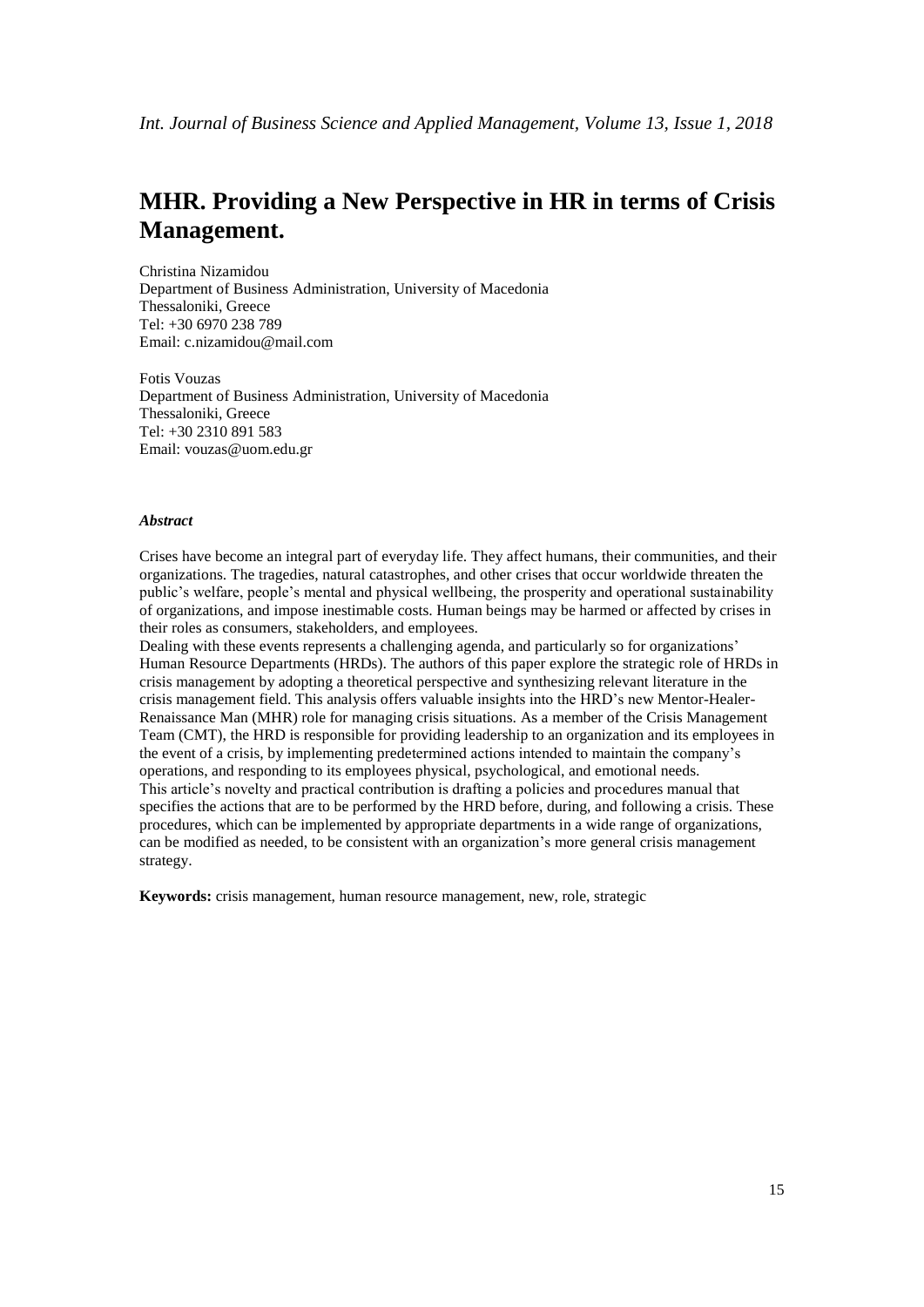## **1. INTRODUCTION**

Crises inflict numerous negative events on people, their communities, and their organizations. Some occur at relatively lower intensities and to lesser extents than others. Those that last longer have a greater impact on businesses and may even affect global humanity on extremely rare occasions. Events that result in enormous financial losses due to poor management or even mismanagement—which may include failing to protect financial resources, providing inappropriate working conditions, labour accidents, cybercrime, computer viruses, and labour union strikes—and natural disasters such as fires and earthquakes may inflict substantial damages and/or losses (Lockwood, 2005).

Numerous extreme critical events have resulted in the loss of human lives. These include the 9/11 terrorist attacks in the United States (2001), Hurricane Rita in the Atlantic, and Hurricane Katrina along the Gulf Coast of the United States (2005), the tsunami in Japan (2011), the deliberate crash of the Germanwings flight in the French Alps (2015), the terrorist attacks in Paris (2015), in Copenhagen (2015), in Nice (2016), in Manchester (2017), and in Barcelona (2017). As time passes, the intensities of crises are magnified. Though in most cases crises cannot be averted, people nonetheless need to feel safe and confident that once a crisis has passed, they will return to their normal lives.

Given today's continuously changing environment, developing crisis management strategies has become a priority for organizations (Mitroff, 2005). When planning and developing crisis management procedures, many organizations emphasize methods and procedures that will prevent or avoid mishaps and interruptions and enhance resilience. Their ultimate goal is to help organizations return to normalcy, while minimizing losses. In more than a few cases, however, organizations' employees, as well as their needs, are not adequately considered (Vouzas and Nizamidou, 2018).

If an organization fails to protect its employees during a critical event, how can these employees be expected to return to their regular daily activities? How can employees deal with the possibility that their co-workers may be responsible for a crisis, and so be able to harm another human being? How can they find the courage and the strength needed to accept such behaviour, while simultaneously confronting the perpetrators and resuming their day-to-day working responsibilities? Though employees are an organization's "human resources", they are also living human beings with emotions and possible traumas that need to be resolved. This paper posits that the Human Resource Department (HRD) is well equipped to act on employees' behalf under these circumstances, by caring for their physical and mental health, ensuring their safety, and supporting their healing process.

Crisis management is a new responsibility for the HRD and requires that the HRD assume the role of strategic partner on every organization's Crisis Management Team (CMT). Numerous practitioners and theorists from the fields of crisis management and HR management highlight the HRD's contribution to planning, preparing, and managing an organizational crisis. To date, however, no indepth analysis has been undertaken of the HRD's role in planning, managing, and helping an organization under threat recover after a crisis (Hutchins, Annulis, and Gaudet, 2008; Hutchins and Wang, 2008; Liou and Lin, 2008).

This article attempts to fill this gap in the literature, by proposing a new Mentor-Healer-Renaissance Man (MHR) framework. The role the HRD is called on to play in the present business environment is analyzed thoroughly, in all stages of a crisis. As a Mentor in the pre-crisis stage, the HRD may familiarize employees with potential crises and the actions that would then have to be taken. As a Healer during the crisis itself, the HRD can help employees cope with and adapt to difficult circumstances, so they are able to return to normalcy. Finally, in the role of Renaissance Man during the post-crisis stage, the HRD provides leadership, and helps employees experience a rebirth from their "ashes", reminding them repeatedly that they have survived the crisis, and that they are now a stronger, united entity that is prepared to confront any critical events that may occur in the future.

#### **2. THEORETICAL FRAMEWORK**

#### **2.1. Crisis and Crisis Management**

Crises can occur anywhere in the world, in any organization, at any time, and may affect the whole of humanity (Payne, 1989; Wooten and James, 2004). Pearson and Clair (1998) define an organizational crisis as "a low-probability, high-impact event that threatens the viability of the organization and is characterized by ambiguity of cause, effect, and means of resolution, as well as by a belief that decisions must be made swiftly" (p. 60). A crisis is a complicated and a multi-faceted event that may harm any organization (Parrett, 2007). According to Barton (1993), a crisis is "a major unpredictable event that has potentiality negative results. The event and its aftermath may significantly damage an organization and its employees, products, service[s], financial condition and reputation" (p. 2). Further, "no individual crisis ever happens independently of any other crisis" (Mitroff, 2004, p. 65).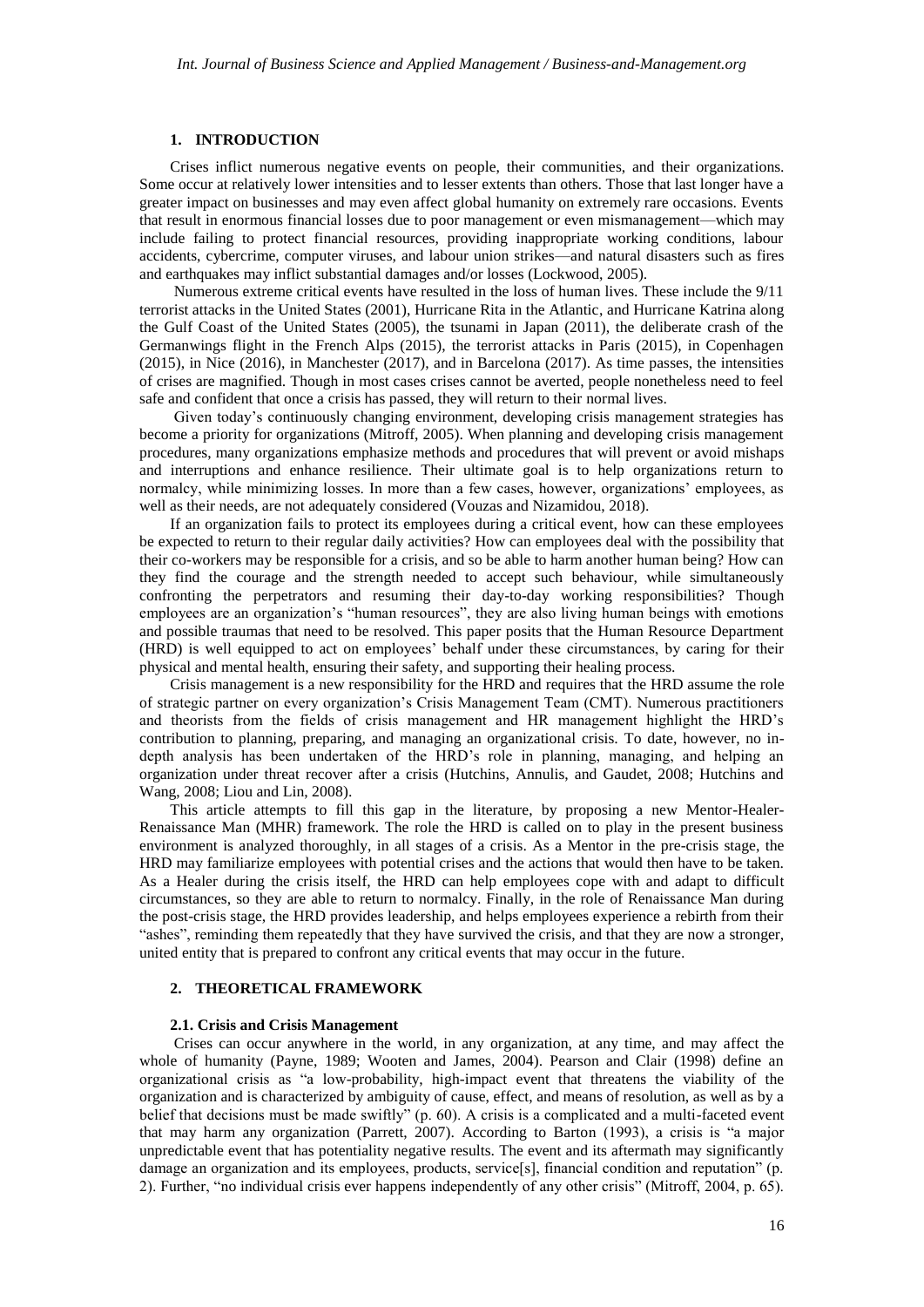Mitroff also argues that "every crisis is capable of being the cause as well as the effect of any other crisis" (p. 65).

Organizations develop crisis management procedures to deal with crises effectively (Mitroff, 2004). Prior planning is essential. Employers must use their abilities to inspire others and assess all actions taken during a crisis, to avoid or limit a recurrence of the problems encountered during a crisis. Two key factors to be considered when developing a crisis management strategy include an organization's size and its operational activities. Pearson and Clair (1998) define organizational crisis management as "a systematic attempt by organizational members with external stakeholders to avert crises or to effectively manage those that do occur" (p. 61). A creative organizational approach to dealing with crises may mitigate potential dangers. Another significant issue that has to be considered is the potential risk associated with uncontrollable natural disasters.

Every crisis is a unique event; it will only take place once in a particular organization and it will manifest itself in a novel way. However, crises do share some common features that allow us to classify them by type. Most researchers and specialists acknowledge that there is no definitive method for dealing with all the potential threats and dangers associated with crises. Naming and categorizing a crisis during its first crucial moments is of ultimate importance, since doing so reduces uncertainty regarding its causes, and clarifies management accountability for initiating a response (Seeger, Sellnow, and Ulmer, 2003). Classifying a crisis by type links that event to the specific pre-determined processes the organization and its stakeholders will have to follow in responding to the crisis.

Numerous researchers have developed and documented various crisis management models and identified the most effective crisis management procedures. These models include the three-stage model for crisis analysis, the four-stage model, known as the 4R's (Heath, 1998), the five-stage model (Pauchant and Mitroff, 1992), and the six-stage model (Mitroff, 2005). Table 1 below summarizes these various theoretical models, which have some common features. The crisis management model used to design an organization's Crisis Management Plan (CMP) must be known in advance, and the procedures developed must be consistent with this model.

| Three-Stage Model of<br><b>Crisis Management</b> | <b>Four-Stage Model of</b><br><b>Crisis Management (4R)</b> | <b>Five-Stage Model of</b><br><b>Crisis</b><br><b>Management</b> | <b>Six-Stage Model of Crisis</b><br><b>Management</b> |
|--------------------------------------------------|-------------------------------------------------------------|------------------------------------------------------------------|-------------------------------------------------------|
| <b>Pre-crisis</b>                                | Reduction                                                   | Signal Detection                                                 | Signal Detection                                      |
|                                                  | Readiness                                                   | Preparation                                                      | Probing/Preparation                                   |
| <b>Crisis</b>                                    | Response                                                    | Containment/Damage<br>Limitation                                 | Containment/Damage<br>Limitation                      |
| Post-crisis                                      | Recovery                                                    | Recovery                                                         | <b>Business Recovery</b>                              |
|                                                  |                                                             | Learning                                                         | No Fault Learning                                     |
|                                                  |                                                             |                                                                  | Redesign                                              |

*Source: (Nizamidou and Vouzas, 2017, p.139)*

This article adopts the three-stage model, which consists of the pre-crisis stage, the crisis stage, and the post-crisis stage. This model was selected because it offers a simplified analysis, is more easily understood by non-experts, and is used as a general analytical framework by most researchers.

## **2.2.Crisis Management Process and the Role of the HR Department**

Three elements constitute the crisis management process; the people who take part in the Crisis Management Team, the processes that deal with how to prepare an effective Crisis Management Plan and the environment where this team will work (Curtin, Hayman, and Husein, 2005). Every organization should have a CMT that is responsible for designing and implementing a CMP. Fink (1986) writes that "every crisis demands a crisis management team to run the plays, which may be called by the CEO or by some technical authority" (p. 56) that meets regularly to review and reassess its plans. This team is expected to make all the hard decisions at the best feasible time; when an organization operates during its daily normal rhythm, before the threat of any crisis.

Researchers note that crisis management is enhanced when organizations have access to reliable information that allows them to anticipate how a crisis will unfold and enables them to prepare and confront it most effectively (Paraskevas, 2006; Khodarahmi, 2009). An effective crisis management plan will document the methods to be adopted during a crisis and delineate the responsibilities of each member of the CMT. In this way, an effective crisis management plan may mitigate the severity of a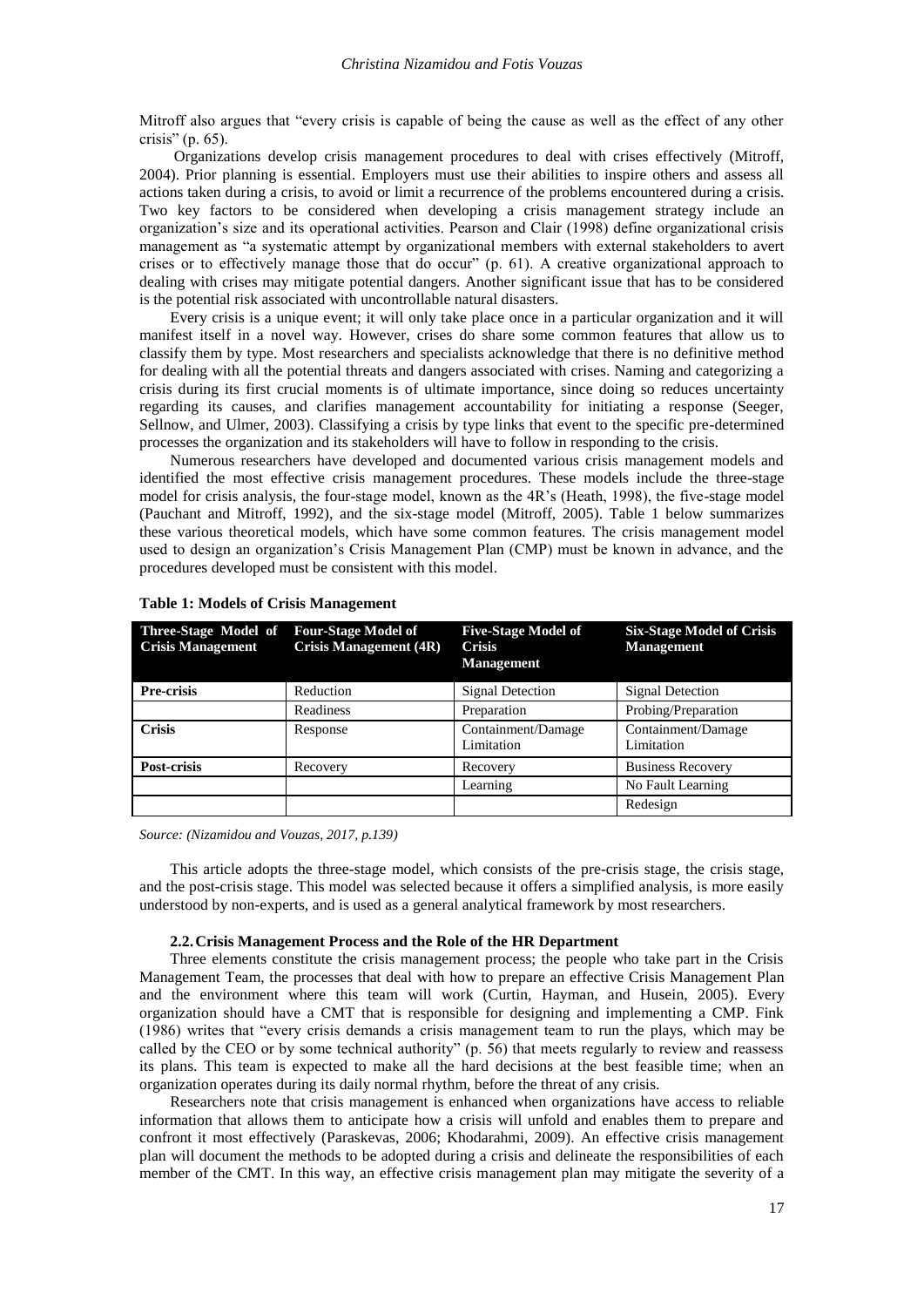crisis. The plan must also anticipate "what resources are required to keep the team running and how best to ensure that the environment is the best place to actually work" (Curtin et al., 2005, p. 79).

It is essential that organizations and members of their CMTs focus on their employees when preparing and implementing their CMPs. The HRD is responsible for ensuring that all sectors of the organization have trustworthy and prepared leadership, and that employees feel secure, even as they are preparing for and adapting to crisis situations. A common deficiency evident in crisis management planning is failing to consider an organization's employees, before finalizing the organization's policies, procedures, systems, and infrastructure (Premeaux and Breaux, 2007). Even though the HRD has a key role to perform in crisis management, some organizations do not have an HRD manager on their CMT. An organization's strategic framework for crisis management should specify how the activities conducted in response to a crisis will support the organization's goals, and document how and when interactive collaboration will occur between managerial departments (Wooten and James, 2008; Garavan, 1991). Given their dedication to the organization's goals, employees must be provided with a level of security and protection that allows them to sustain the organization's operations, and so its business continuity.

The HRD has the knowledge and expertise needed to identify which candidates are most capable of organizing, planning, and implementing a CMP, while protecting employees' interests. These individuals are also responsible for encouraging the workforce's return to a normal productive state (Wooten and James, 2008; Ruona, Lynham, and Chermack, 2003). HR operations often extend beyond training and hiring to facilitating knowledge, and consequently the HRD may be the first department to recognize the early signals of an emerging crisis. Facilitating effective communication between employees and encouraging them to express their views freely may reveal potential problems at an early stage. In some instances, crises might have been avoided, if effective levels of communication had been established between the employees, or the employees had informed the HRD in a timely way.

The HRD also has to use its knowledge and skills to prepare its employees to act appropriately in the event of a crisis. In doing so, it will limit its company's financial losses, and save hundreds of human lives. Premeaux and Breaux (2007) underline the importance of planning, as well as the value of organizations' human capital, and argue that organizations must pay more attention to the effects substantial incidents have on their employees. Lockwood (2005), who shares this perspective, observes that an organization cannot recover without its employees.

## **3. THE CHALLENGING MHR ROLE OF THE HR DEPARTMENT**

The HRD is fully responsible for managing, planning, and responding to crises, and the authors argue that it is time for the HR Department to surpass the boundaries of typical HR activities. By filling the existing gap in the literature noted earlier regarding the contribution of the HRD to crisis management, the authors propose that the HRD embrace a new MHR role when dealing with a crisis. In the pre-crisis stage, as a Mentor, the HR manager may be devoted to preparing employees for crises and explaining what will be expected of them in the event of a crisis. During the crisis stage, as a Healer, the HR manager must help employees cope with and recover from the effects of the crisis, thereby enabling them to return to their daily routine. Finally, in the post-crisis stage, as a Renaissance Man, the HR manager will provide leadership, by reminding employees that they survived the crisis and are now stronger, united, and better prepared for similar critical events in the future. Figure 1 below depicts these proposed roles.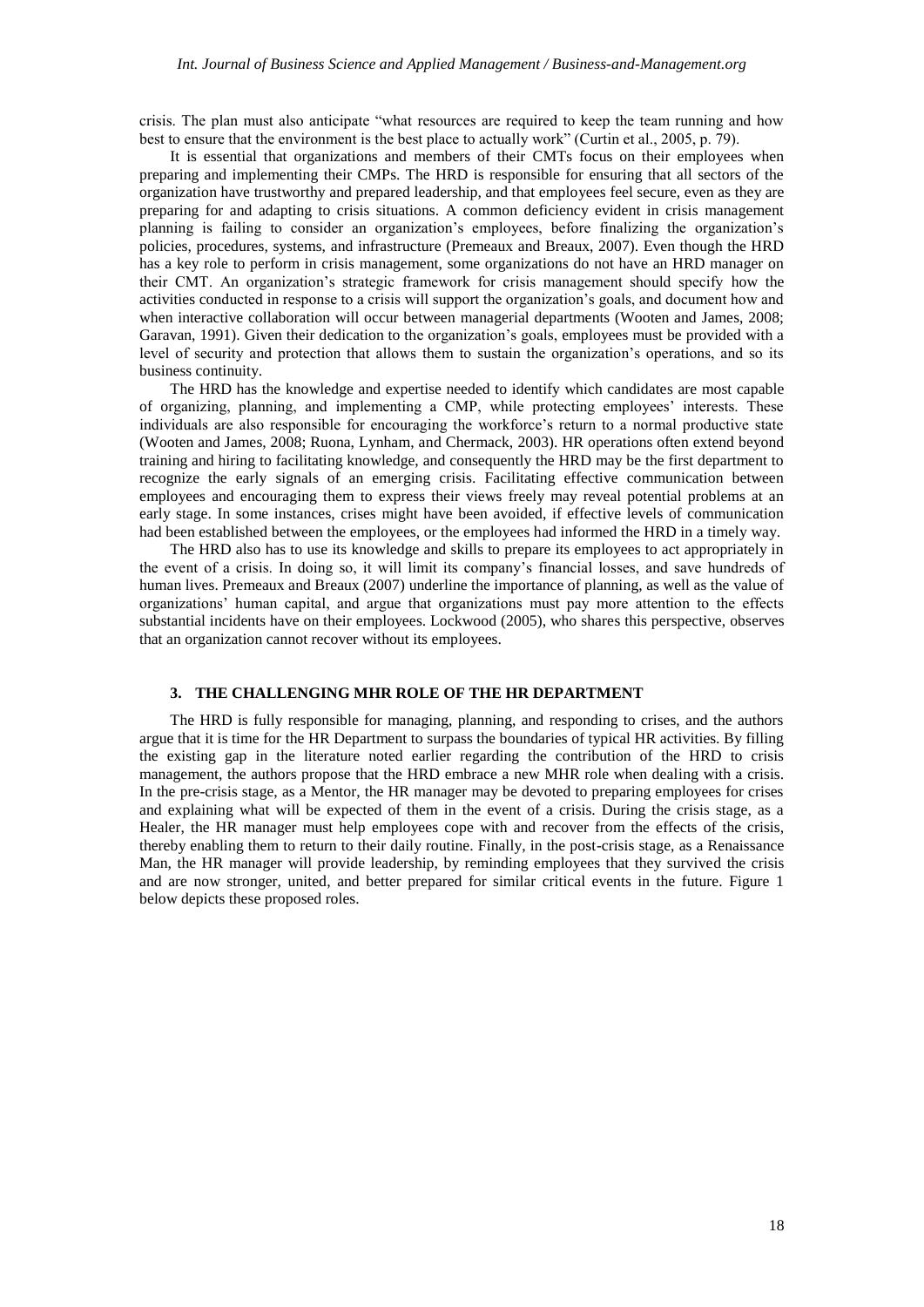

#### **Figure 1: The MHR Role of HR in terms of Crisis Management**

#### **3.1. The Mentor in the Pre-Crisis Stage**

Prior to a crisis, the HRD must act proactively to ensure employees' safety. As a Mentor, the HRD manager has to show leadership, be aware of employees' sensitivities, and provide a sufficient level of reassurance with regard to the possibility of a catastrophic incident. In the pre-crisis stage, the HRD must educate, train, and inform employees about appropriate behaviour in the event of a crisis, and the methods they will use for communicating under those circumstances. As explained in further detail in the following paragraphs, the HRD is the most appropriate department for encouraging employees to both detect potential errors and failures, and to report them.

HR managers should train their organization's workforce on the actions and processes that will need to be implemented in the event of an emergency. HR managers can also urge top management to test the organization's CMP, to ensure that it will work as expected when needed (Premeaux and Breaux, 2007). They should also design crises scenarios that illustrate how employees may be affected. As Mentors, HR managers should train employees using presentations, seminars, training courses, roleplaying, and on-the-job training. It is clearly understood, however, that the odds of protecting an organization and its employees from the dangers of natural disasters are extremely narrow (Gaillard, 2007). Nonetheless, with good organization, training, and preparation, employees have a greater chance of responding appropriately when a crisis occurs.

The HRD is also responsible for establishing and promoting high levels of communication. To feel secure, employees must have undisrupted access to a means of communication and information updates. The primary tactics for achieving a sufficiently dispersed level of information and alerting others in emergency situations include call-free numbers, and easy and free access to Internet or private network platforms for exchanging or sending text messages (Fink, 1986). Many organizations use privately-owned Internet platforms, thereby establishing a constantly open channel of communication (Lockwood, 2005). Employees have an increased sense of safety, trust, and security when they know in advance whom they should contact during a crisis, and how they will make that connection. The HR manager, tasked with establishing proactive behaviours, should also ensure that there is a fallback in place, in the event anything disrupts or permanently damages the existing infrastructure (e.g. when phone-land lines are dead). Employees should be familiarized with all means of communication long before a crisis occurs.

HR managers should detect warning signals of minor defects and deficiencies that might lead to failures and catastrophic crises. According to Weick and Sutcliffe (2007) "these small discrepancies can cumulate, expand, and have disproportionately large consequences. This path of development is also similar across organizations, though What differs across organizations are variables, such as how much value people place on catching such developments earlier rather than later" (p. 20).

Though HR managers should encourage employees to detect and report these small signals, research findings have shown that people need to feel safe to report small signals and incidents; otherwise, they will probably ignore them (Weick and Sutcliffe, 2007). The HRD is obliged to apply managerial practices that will encourage people to ask questions and reward them for reporting suspicious and abnormal behaviours and incidents. One example that illustrates the importance of reporting errors and failures is the nuclear industry. Employees who work in this sector know that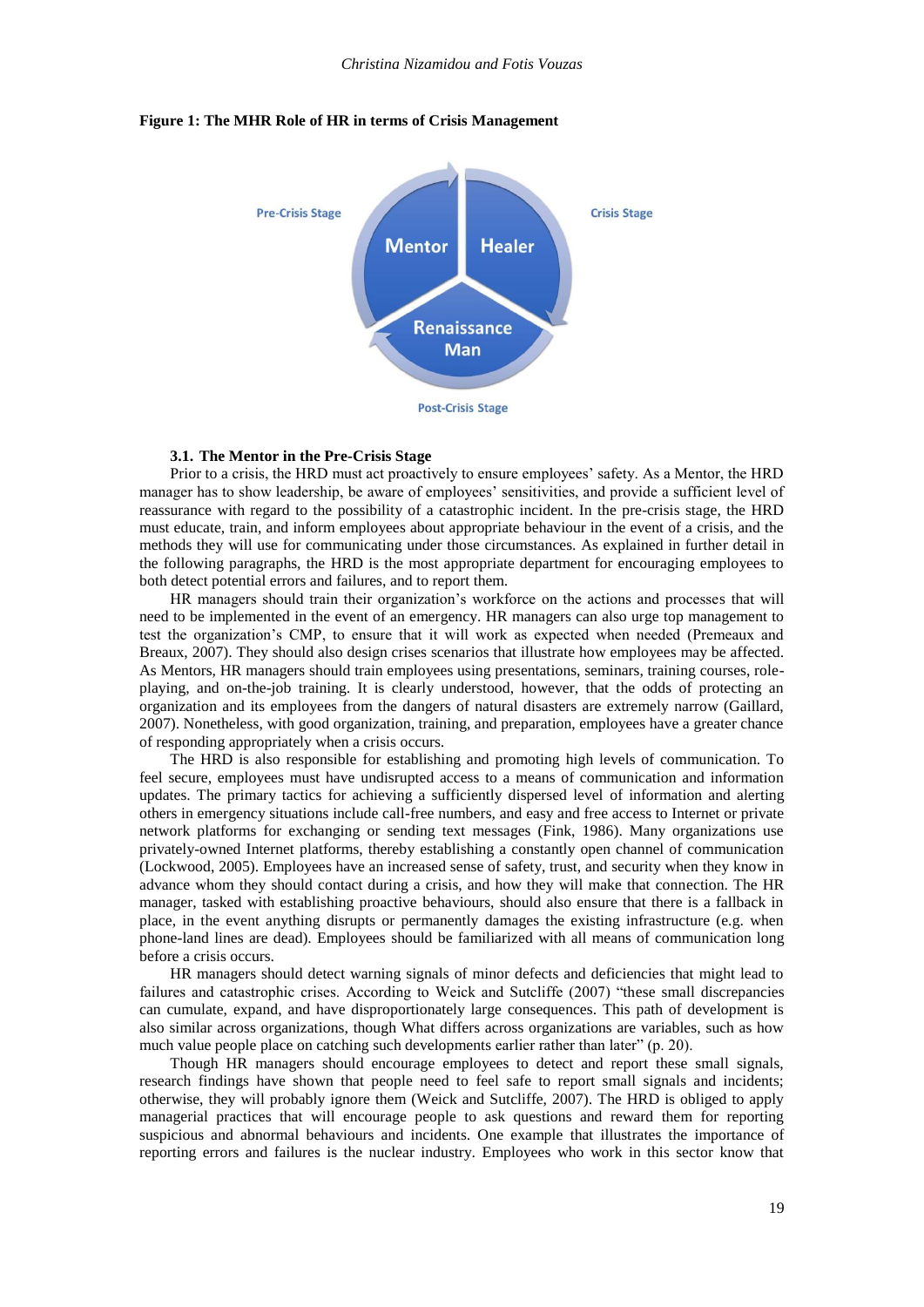nuclear technology is prone to failures, due to its complexity and constant development (Ramsay, 1999).

As authentic Mentors, HR managers should promote crisis management policies and procedures that ensure employees do not panic before a crisis occurs and prepare employees to cope with the psychological effects of anxiety and stress that follow a crisis, using real crisis scenarios and crisis simulations (Payne, 1989). Doing so gives those individuals who have worked together to plan, test, and review emergency plans the opportunity to identify each other's strengths and limitations. These people are better able to respond to crises than those who meet for the first time during a crisis (Ramsay, 1999). Practices and policies that include trial and error learning are excluded, since in many cases the first error that occurs is also the last for the organization.

## **3.2. The Healer during the Crisis Stage**

Though the crisis stage is usually shorter than the other two stages, it has the greatest impact. The HRD can provide guidance by quantifying impacts on employees, in terms of physical or psychological injuries, even in terms of the death or sudden withdrawal of key employees. Any decisions taken during this period are likely to have a tremendous impact on the organization and its workforce. If the crisis is mismanaged, employees will require more time and resources to return to normalcy than would otherwise be required. Thus, the HRD must maintain constant communication with the employees, as well as with other stakeholders, during a crisis. Finally, as discussed in the following paragraphs, in their role as authentic Healers, HRD managers may help their workforce overcome the negative emotions associated with a crisis.

The HRD's most challenging role is assisting in the placement of the key personnel needed for the recovery, filling alternative positions, and establishing communication options. Depending on the organization, certain key assessment functions may be required (Lockwood, 2005). According to Premeaux and Breaux (2007), "HR can help the company return to some sense of normalcy as it attempts to get back on its feet" (p. 41). Furthermore, together with the CMT, the HRD has to ensure that employees have ready access to contact information for their colleagues and managers prior to a crisis. As an active member of the CMT, the HR manager should be able to provide timely responses and possible solutions to the following questions:

• *Were any employees injured, or were there any fatalities?*

• *Are the employees in immediate need of food, shelter, medical attention, or psychological support?*

• *Which of them will be needed, and for how long?*

 As a Healer, the HRD should secure all the primary physical needs of its workforce. When a crisis occurs, employees feel the need to return to their homes immediately to take care of their loved ones (Lockwood, 2005). Once a crisis is over, employees require certain services from their employer, such as aid and insurance in terms of safety, information, understanding, and continuous support, all of which facilitate their return to productivity. For all of the above, the HRD has to ensure that health aid centres have appropriate expert personnel on-site.

HRD managers must be able to make wise decisions under pressure. Brockner and James (2008) identified the factors that may affect leaders, given that threatening crises also present potential opportunities. Leaders initially perceive and experience a crisis as a threat to them and their organization, so they implement strategies that will mitigate the damages incurred. In conjunction with the emotional stress they inflict, crises increase the level of difficulty involved in making decisions. Factors such as limited access to information and other variables must also be considered, since leaders make wiser decisions when they are not pressed for time and have ready access to information. Otherwise, physiological, emotional, and cognitive constraints will converge to interfere with decision making (Smith and Ellsworth, 1985). HR managers must be capable of making the right decisions for all employees while under extreme tension and time constraints.

An effective communication plan is a fundamental constituent of crisis management. The HRD should develop both internal and external means of communication to be used during emergencies (Lockwood, 2005). Maintaining contact—possibly with a 24/7 communication channel for employees and other internal stakeholders—is of vital importance. Various means of communication have been used by organizations. Following the Seattle earthquake in 2001, Starbucks used a voicemail system to ask its employees to send their HRD a text message or to call the company, so their employer would be able to ensure that all its employees were accounted for (Premeaux and Breaux, 2007). Establishing an open line of communication with external stakeholders is of equal importance. Customers, suppliers, communities, and even the government need to be informed and regularly updated with regard to how the organization is coping with the crisis. The HRD also has to identify and assign the employees required to operate a telephone centre or fill other vital working positions when a crisis occurs, thereby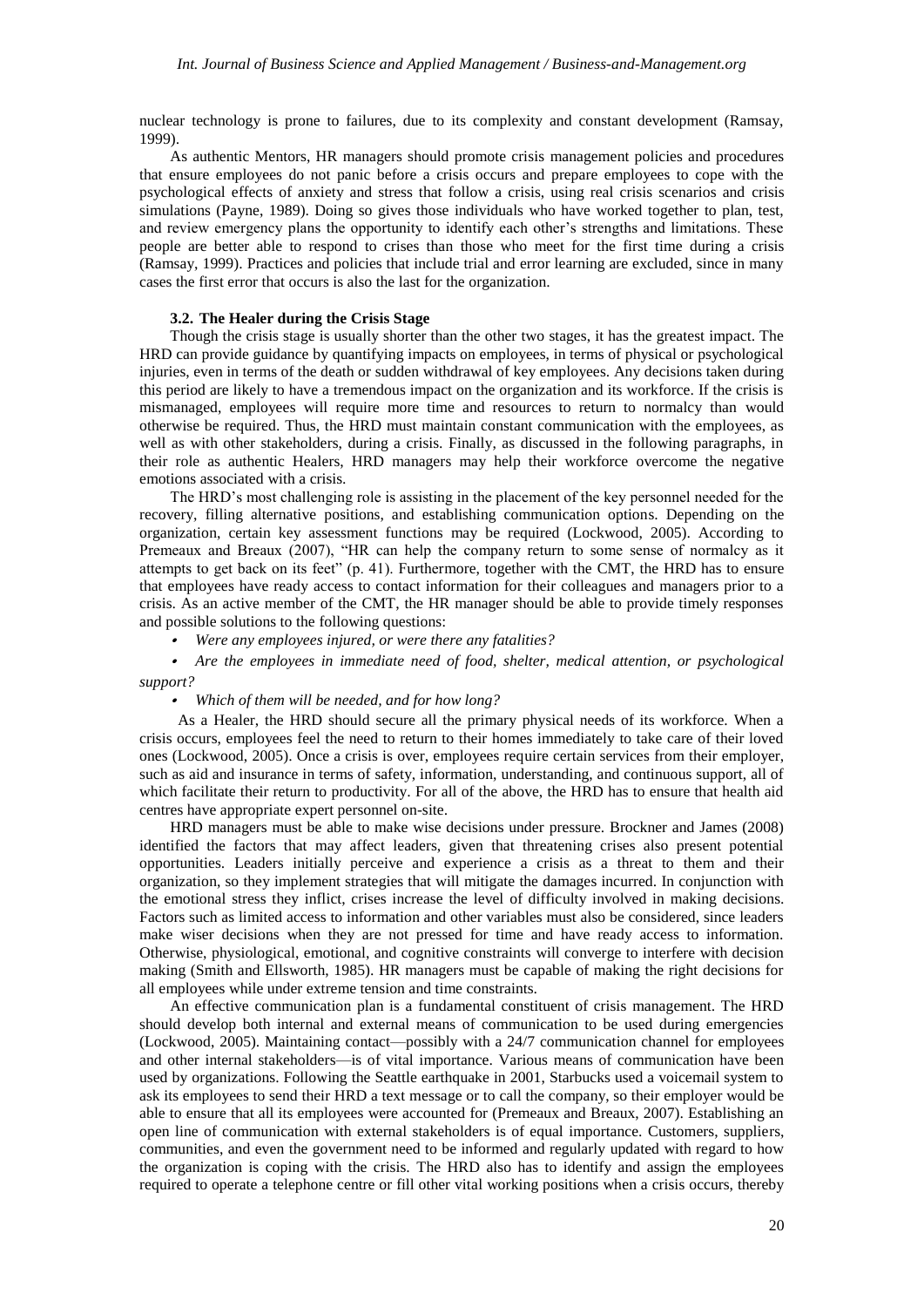ensuring that employees perform their working tasks during the crisis as they were trained to do in the pre-crisis stage.

Depending on the number of people who have to be informed—and especially when the number is large—the media play the leading role of disseminating information and establishing communication networks. There is typically no government emergency communication service comparable to the triptych "television, radio and newspaper outlets, across the country" (Haddow, Bullock, and Coppola, 2008). Managers must verify which of their employees are aware of the company's current situation from following the media news. HR managers, as well as managers from other departments, must be aware that there may be fundamental differences between their perceptions and those of their employees with regard to what is happening within the organization. Managers may improve their efficiency by putting themselves in the employees' position (Galinsky, Ku, and Wang, 2005; Galinsky and Mussweiler, 2001).

Communication is used to shape stakeholders' perceptions of a crisis and an organization positively (Coombs, 1995; Wooten and James, 2004). During a crisis, the HRD must bridge key organizational employees and other related personnel to provide security, in the form of guarantees, to any parties involved. Moreover, HR managers need to be confident, persuasive, or empathic, depending on the type of crisis. A leader's ability to communicate effectively during a crisis is determined by the level of his/her emotional and psychological connection with the audience's perception of the organization, which will have to be realigned after a crisis (Sturges, 1994), with the aim of maintaining the business' sustainability.

As an authentic Healer, the HRD has to provide continuous support for employees and help them overcome their fears. Crises are accompanied by negative emotions such as anger, fear, depression, and uncertainty, which have long-term effects. Individuals often feel fear, which is revealed to a different extent in every individual, but characteristically has a lasting impact (Mankin and Perry, 2004), and there are cases where a crisis can be so devastating that it creates a sense of despair and helplessness (Seeger at al., 2003). In these instances, the HRD should undertake actions that will minimize negative consequences, while reviving the employees' emotional state, and fostering an interactive relationship between them and the organization itself. The HRD, in cooperation with external specialists such as counsellors and institutions, is responsible for managing employees' fear effectively.

The HRD, therefore, is obliged to relieve employees' negative emotions, and encourage positive thoughts and emotions, with the aim of ensuring the organization's operational sustainability. A key matter the modern organization has to resolve is therefore "not whether a crisis will occur, but when, and what type" (Crandall, Parnell, and Spillan, 2014, p. 3). Individuals can survive crises, and some may even prosper from doing so, if they are both mentally and physically prepared. Some individuals, however, may require psychological support from external counsellors, who can help them resolve intensely negative emotions. It should also be noted that the healing process might contribute to an organization's renewal process (Seeger et al., 2003).

Finally, the HRD must acknowledge that the world is today supersaturated by a plethora of media, and nothing will remain hidden from view for long (Mitroff, 2005). Members of the media can gain access to almost any information pertinent to individuals, organizations, and political figures, which they can subsequently exhibit and broadcast. Denial, or deliberately creating false impressions, will eventually be criticized, on legal grounds and in the court of public opinion. There are numerous examples in which company employees starred in the news, taking advantage of the publicity for their own benefit, while refusing to follow their companies' policies. On behalf of the company and its employees, the HRD should assess and eliminate all such potentially problematic issues. During a crisis, the HRD should ensure that all employees behave in a way that is consistent with their training and their organization's CMP.

#### **3.3. The Renaissance Man in the Post-Crisis Stage**

Though crises are unique events, they are not necessarily accompanied solely by negative and catastrophic consequences. They reveal that the existing infrastructure and systems no longer offer sufficient protection. Fink (1986) uses the term "a turning point" (p. 15) to describe a crisis. If managed successfully, it may offer a chance to make a change for the better. The HRD cannot be an exception to this rule. In the post-crisis stage, a Renaissance Man has to ensure that counselling continues to be provided to those who are still in need and ensure employees' full recovery and complete return to their duties. As is discussed next, the HRD should also ensure that the workforce has assimilated the knowledge gained and the lessons learned. Lastly, while promoting the same values, HR managers need to continue to remind employees that they survived the crisis, and, as a result, are stronger than before.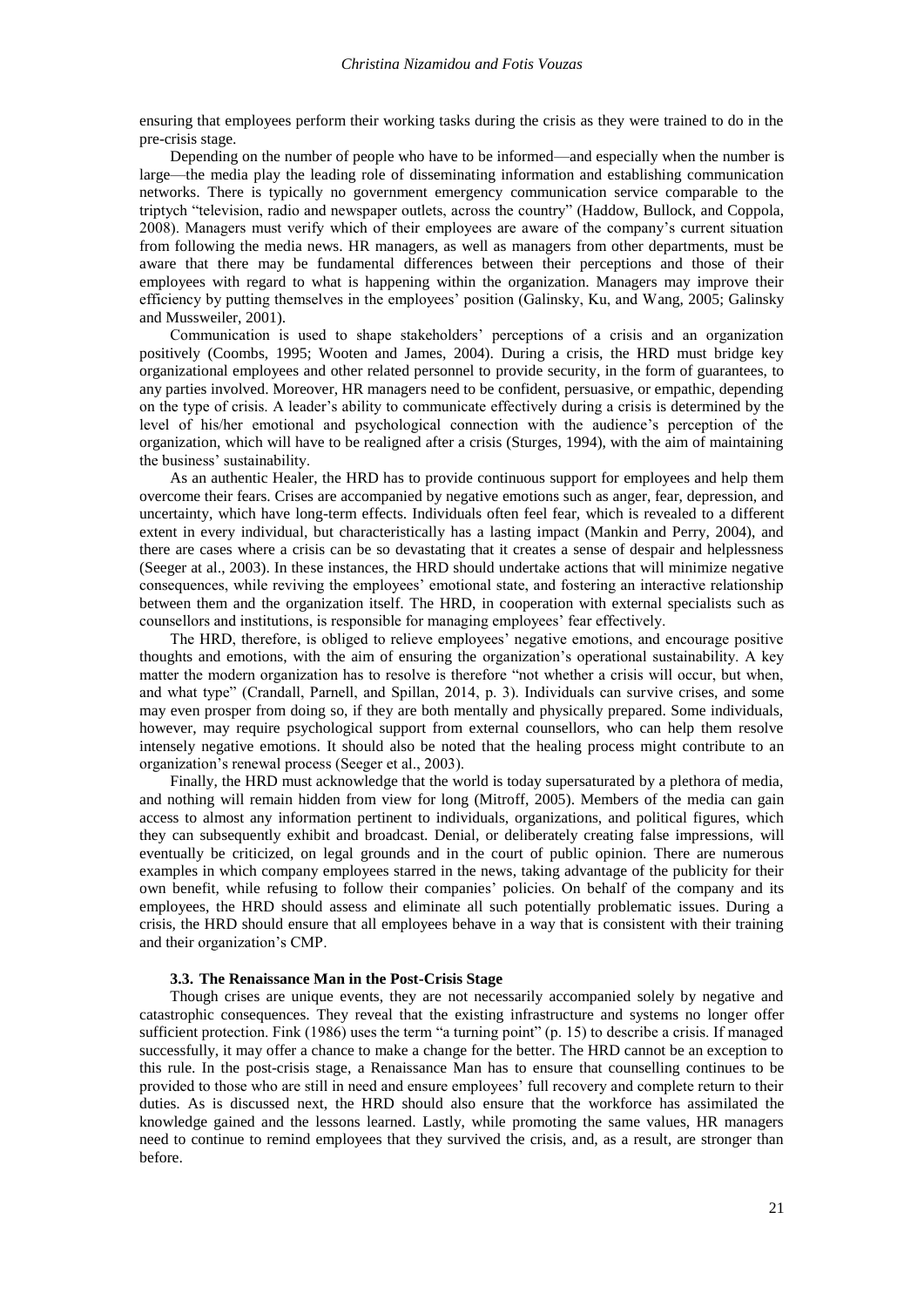#### *Int. Journal of Business Science and Applied Management / Business-and-Management.org*

Crisis management planning often mistakenly places humans at the bottom of the priority list, and instead emphasizes the recovery of systems, operations, infrastructure, and public relations (Lockwood, 2005). In their post-crisis procedures, many organizations' HR practices are terminated shortly after a crisis, or whenever it is perceived that the danger is over. The HRD, as an original Rejuvenator, should continue to offer counselling services and monitor the procedures being carried out by experts, in the event an employee requires further post-trauma support. Without these supports, humans have a tendency to withdraw, thereby minimizing workgroup communication (Barton, 1993). Productivity may also deteriorate, and employees may soon become vulnerable to other crises.

In the role of the Renaissance Man, the HRD is obliged to do anything within its power to ensure the full recovery of the employees. The HRD must also maintain a direct line of communication between the department and the employees, with the aim of strengthening employees' emotional and mental states. Since crises are experienced as "major acts of betrayal" (Mitroff, 2005, p. 39), the negative emotions, fears, uncertainties, and stresses that arise during the crisis stage continue long after the crisis is over. One HRD solution is providing employee assistance programs (EAPs), which may help employees overcome the negative emotions and sense of grief they might experience long after a crisis (Premeaux and Breaux, 2007). Lockwood (2005) writes that organizations have to be aware of the impacts that crises have on employees, their families, and the larger society, and notes that "business recovery and operational sustainability cannot occur without employees" (p. 3).

Numerous practitioners and scholars argue that a crisis may promote organizational learning and observe that organizational learning from the critical aftermath and previous crisis events is an underdeveloped process (Pauchant, Mitroff, and Lagadec, 1991). According to Wang, Hutchins, and Garavan (2009) "organizational learning focused SHRD strategies emphasize critical reflection, organizational socialization, tacit learning, learning from mistakes, and action-centered learning" (p. 40). Contrary to many beliefs, a crisis can promote organizational as well as individual learning. Numerous people, organizations, communities, and societies that have overcome crises have derived valuable knowledge and experience in doing so. The lessons gained resulted in stronger and healthier individuals relative to these individuals in the pre-crisis stage. Thus, crises may motivate organizations to search for a wider portfolio of responses to future crisis (Seeger, Ulmer, Novak, and Sellnow, 2005).

Crises, and the events associated with them that have never been taken into consideration and have been omitted from existing CMPs, can motivate CMTs—and especially the HRD's managers—to reassess their plans. One such example is the case of the University of Texas, which acquired and used the lessons learned from the 2007 shootings that ended the lives of 32 people in the Virginia Polytechnic Institute and State University (Virginia Tech) in Virginia (Wang and Hutchins, 2010). The 2-hour delay before notifying the campus community and the police occurred simply because a scenario such as that was not included in the university's Emergency Response Plan (ERP), and it became an "example to be avoided". According to Wang and Hutchins (2010) "prior to the 2007 mass shootings, there had been no crisis events requiring the involvement of the Policy Group. Furthermore, there was no training or testing of how the campus Policy Group would respond to a crisis situation" (p. 560). This difficult lesson was subsequently used by the University of Texas to expand its portfolio of responses to future crises. A similar incident occurred on 28 September 2010, in a library on the University of Texas (Austin) campus, where a shooter opened fire. In a very short period of time the campus was locked down, and approximately 43.000 students, faculty, and personnel had been warned via mobile and text messages to stay away from the campus (Wang and Hutchins, 2010). Particularly after the 9/11 attacks, HR managers have been reassessing and redesigning their CMPs, with the aim of increasing their effectiveness.

The HR manager, as a Renaissance Man, is also obliged to promote and share values with the employees. The culture of an organization, the philosophy and vision of its founders, and its foundational values are essential for its survival and revival following a critical event. To recover from a severe crisis, Mitroff (2005) highlights that "one has to 're-humanize' the dehumanization that has taken place with regard to one's betrayer, whether individual, an organization, a society, or even a whole civilization, as in the case of  $9/11$ " (p. 47). Characteristics such as independence, selfsufficiency, impartiality, the development of critical thinking, the acceptance of challenges, the application of innovative practices, and the advisory review should be the HRD's main attributes. The HRD may then use these values to inspire its employees. Integrity, in combination with objectivity and quality, are cornerstone values that contribute to the viability of every organization, as well as to its competitiveness (Parrett, 2007). Common values develop a powerful interactive bond between the HRD and its employees. This interface is of great importance, as it brings together employees with different cultures, morals, customs, languages, religions, and cultural backgrounds. Only by reinforcing the previously mentioned values is it possible to achieve the desired level of unity, which in turn will lead to success, via the appropriate and wise management of every potential crisis.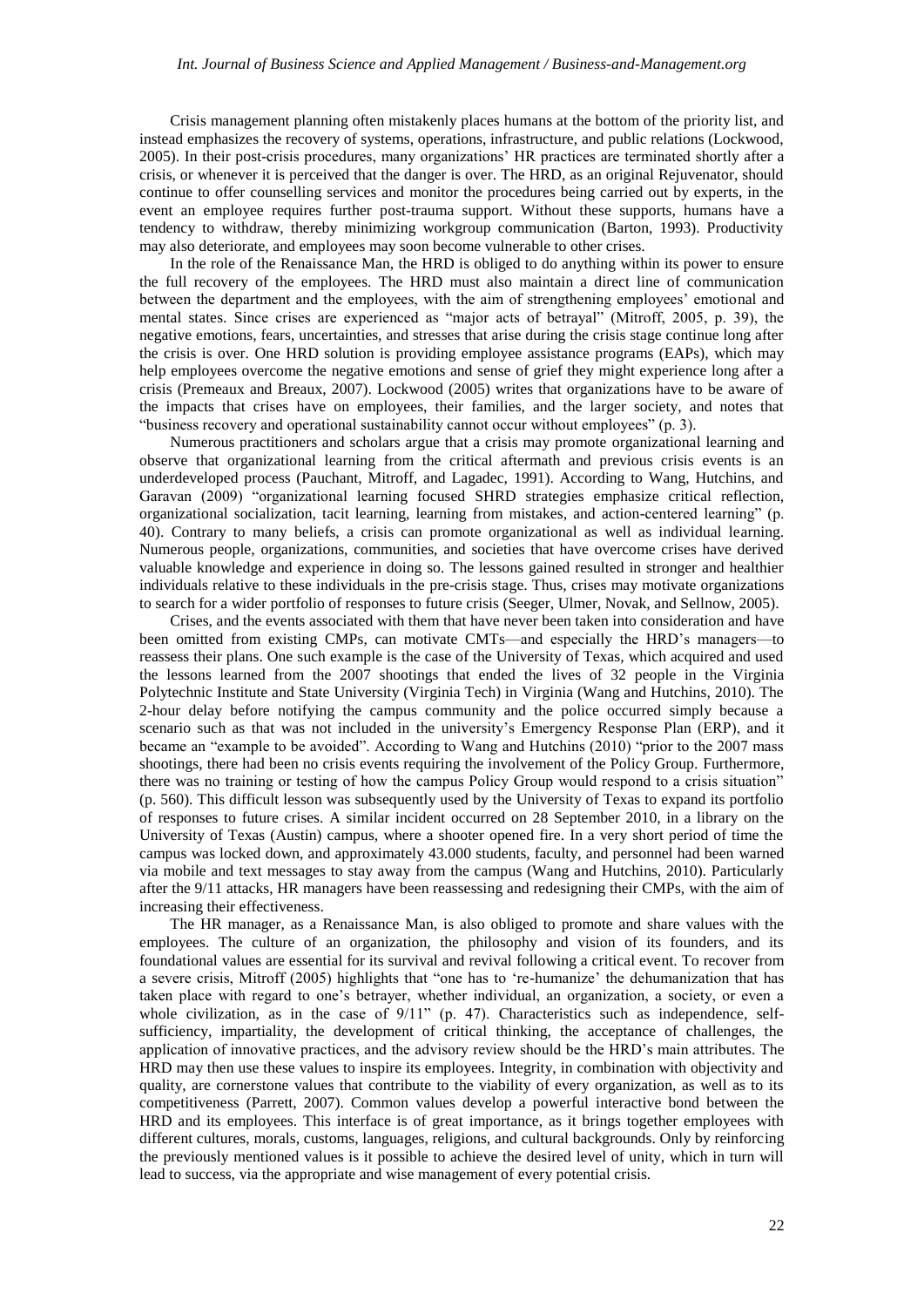Finally, a Renaissance Man must alter employees' perspective of a crisis from that of a tragic incident to a lesson that can be used to inform future behaviour. The HRD should continuously remind its workforce that not only was the crisis a real incident, but more importantly, together they and the organization survived. Payne (1989) argued that the reframing process must be considered as a therapeutic situation: "when a population suffers a trauma, therapeutic discourse may help victims to recover an identity that has been denied by crisis event. Through discourse, victims must create a new identity capable of dealing with a new reality" (p. 29). This process can be enhanced by various anniversary celebrations on predetermined dates for the most challenging crises. Holding memorial ceremonies for the employees who lost their lives, or sacrificed their lives to rescue others, is equally important. Crisis survivors and casualties are perceived as heroes who acted for the organization's well-being. Heroes become the icons of an organizational spirit. For example, both religious and national rituals across the United States marked the one-year anniversary of the 9/11 attacks (Seeger et. al, 2003).

The HRD is responsible for ensuring that everyone—including the employees—is fully aware of the tragedies associated with incidents, the adverse situations created, and their catastrophic direct and indirect impacts. It should also emphasize the willpower people have shown, and the ability they have demonstrated to stand on their feet again and return to normalcy. A fundamental role of the HRD during a post-crisis period is to remind employees of the unsurpassed capabilities they demonstrated when they were confronted with high-risk emergency situations.

## **4. CONCLUSIONS**

Today's organizations operate in an unstable world and managing crisis events is an integral part of their environment. This research is aligned with the work of numerous academics and practitioners from the fields of Crisis Management and Human Resource Management (Hutchins and Wang, 2008; Lockwood, 2005; Premeaux and Breaux, 2007; Wang et al., 2009), who argue that the "human element" within the crisis management framework highlights the need to integrate HR management into crisis management practices and philosophies. The authors have postulated a new agenda for the HRD that may be implemented through a proposed MHR role. Ultimately, this work may constitute a cornerstone for future research, in terms of clarifying the need for a better understanding of the leading role that the HRD may play, when an organization is confronted by a crisis.

This paper highlights numerous aspects that require further research and thorough analysis. Most of the literature on crisis management deals with crisis leadership, the formation of a crisis management team, and the preparation of a CMP. Practitioners are often lost in a procedural maze when a crisis occurs, wondering whether they have the right documents to complete, and whether or not members of the CMT have signed and received the updated CMP. Fortunately, with the passage of time, more experts and theorists are acknowledging the strategic role the HRD may play, when aiming to overcome crisis situations.

Organizations' HRDs should embrace the new MHR role proposed above when a crisis occurs. Human resources are undeniably any organization's most valuable asset, and businesses can no longer afford to overlook them. Unless this MHR role is widely adopted by HR practitioners, the risks are great that poor decisions will be taken by HR specialists, which in turn may jeopardize both the employees and the organization's safety and security.

This article proposes a new MHR (Mentor-Healer-Renaissance Man) role for the HRD dealing with a crisis. This role, however, should be tested and implemented by HR managers. The authors are currently conducting research to ascertain the HRD's level of familiarity with crises and crisis management procedures. This research is being implemented in all sectors of Greek industry, to assess these organizations' level of preparedness for crisis management, and the degree to which the HRDs are involved in preparing employees for crises. These findings will be compared to international standards, with the aim of highlighting important insights as to whether or not the Greek reality is similar to the international reality. The authors urge other researchers to conduct similar studies to enrich our knowledge of the HRD's role in crisis planning and management, not only in Greece, but also at a larger scale in Europe, and even globally.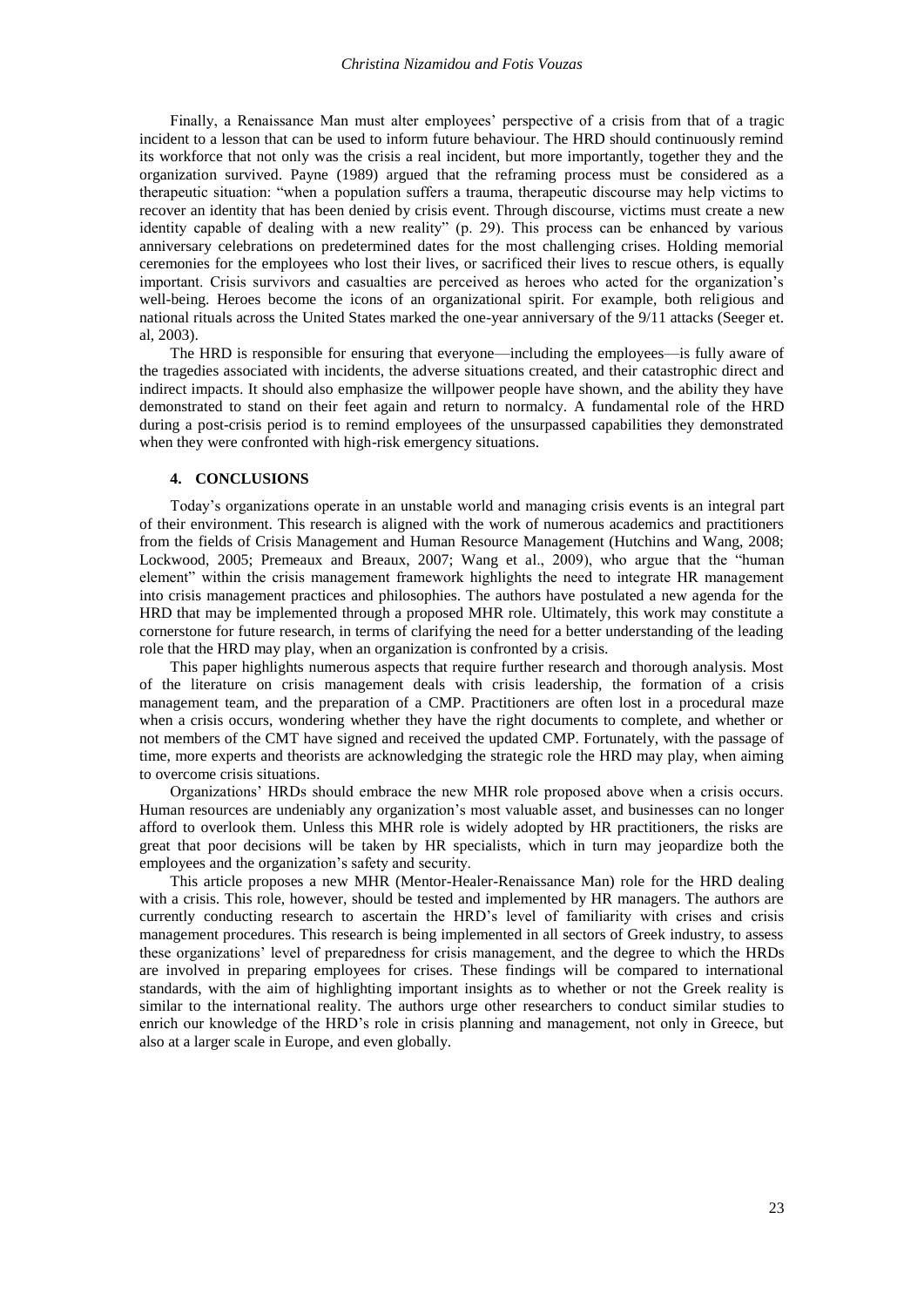#### **REFERENCES**

- Barton, L. (1993). *Crisis in organizations: Managing and communicating in the heat of chaos*. Cincinnati, OH: South Western Publishing Co.
- Brockner, J. B., & James, E. H. (2008). Toward an understanding of when executives see opportunity in crisis. *Journal of Applied Behavioral Science, 44*(7), 94-115.
- Coombs, W. T. (1995). Choosing the right words: The development of guidelines for the selection of the appropriate crisis-response strategies. *Management Communication Quaterly, 8*(4), 447-476.
- Crandall, W. R., Parnell, J. A., & Spillan, J. E. (2014). *Crisis Management: Leading in the New Strategy Landscape* (2<sup>nd</sup> Ed.). Thousand Oaks, CA: Sage Publications, Inc.
- Curtin, T., Hayman, D., & Husein, N. (2005). *Managing a Crisis. A Practical Guide*. Basingstoke, Hampshire: Palgrave Macmillan.
- Fink, S. (1986). *Crisis management: Planning for the inevitable*. New York: AMACOM.
- Gaillard, J. C. (2007). Resilience of traditional societies in facing natural hazards. *Disaster Prevention and Management: An International Journal*, *16*(4), 522-544.
- Galinsky, A. D., & Mussweiler, T. (2001). First offers as anchors: The role of perspective-taking and negotiator focus. *Journal of Personality and Social Psychology, 81*(4), 657-669.
- Galinsky, A. D., Ku, G., & Wang, C. S. (2005). Perspective taking and self-other overlap: Fostering social bonds and facilitating social coordination. *Group Processes and Intergroup Relations, 8*(2), 109-124.
- Garavan, T. N. (1991). Strategic human resource development. *Journal of European Industrial Training, 15*(1), 17-31.
- Haddow, G. D., Bullock, J. A., & Coppola, D. P. (2008). *Introduction to emergency management* (3rd Ed.). Oxford: Butterworth-Heinemann.
- Heath, R. (1998). *Crisis management for managers and executives: Business crises - the definitive handbook to reduction, readiness, responses and recovery*. United Kingdom: Pearson Education Ltd.
- Hutchins, H. M., Annulis, H., & Gaudet, C. (2008). Crisis planning: Survey results from Hurricane Katrina and implications for performance improvement professionals. *Performance Improvement Quarterly, 20*(3-4), 27-51.
- Hutchins, H. M., & Wang, J. (2008). Organizational crisis management and human resource development: A review of the literature and implications to HRD research and practice. *Advances in Developing Human Resources, 10*(3), 310-330.
- Khodarahmi, E. (2009). Crisis management. *Disaster Prevention and Management: An International Journal, 18*(5), 523-528.
- Liou, D. Y., & Lin, C. H. (2008). Human Resources Planning on Terrorism and Crises in the Asia Pacific Region: Cross-national Challenge, Reconsideration, and Proposition from Western Experiences. *Human Resource Management*, *47*(1), 49-72.
- Lockwood, N. R. (2005). *Crisis Management in Today's Business Environment: HR's Strategic Role*, 2005 SHRM Research Quarterly. Retrieved June 19, 2014, from: http://www.shrm.org/research/articles/articles/documents/1205rquartpdf.pdf
- Mankin, L. D., & Perry, R. W. (2004). Commentary: Terrorism Challenges for Human Resource Management. *Review of Public Personnel Administration, 24*(1), 3-17.
- Mitroff, I. I. (2004). *Crisis Leadership. Planning for the Unthinkable*. New Jersey: Willey & Sons, Inc.
- Mitroff, I. I. (2005). *Why Some Companies Emerge Stronger and Better from a Crisis. Seven Essential Lessons for Surviving Disaster*. New York: AMACOM.
- Nizamidou, C., & Vouzas, F. (2017). Private-Public Sector Interaction in Terms of Crisis Management for Maintaining Sustainability and Enhancing CSR. In A. Theofilou, G. Grigore & A. Stancu (Eds.), *Corporate Social Responsibility in the Post-Financial Crisis Era* (pp. 135-153). United Kingdom: Palgrave Macmillan.
- Paraskevas, A. (2006). Crisis management or crisis response system? *Management Decision, 44*(7), 892-907.
- Parrett, W. G. (2007). *The Sentinel CEO. Perspectives on Security, Risk, and Leadership in a Post – 9/11 World*. Hoboken, New Jersey: John Wiley & Sons, Inc.